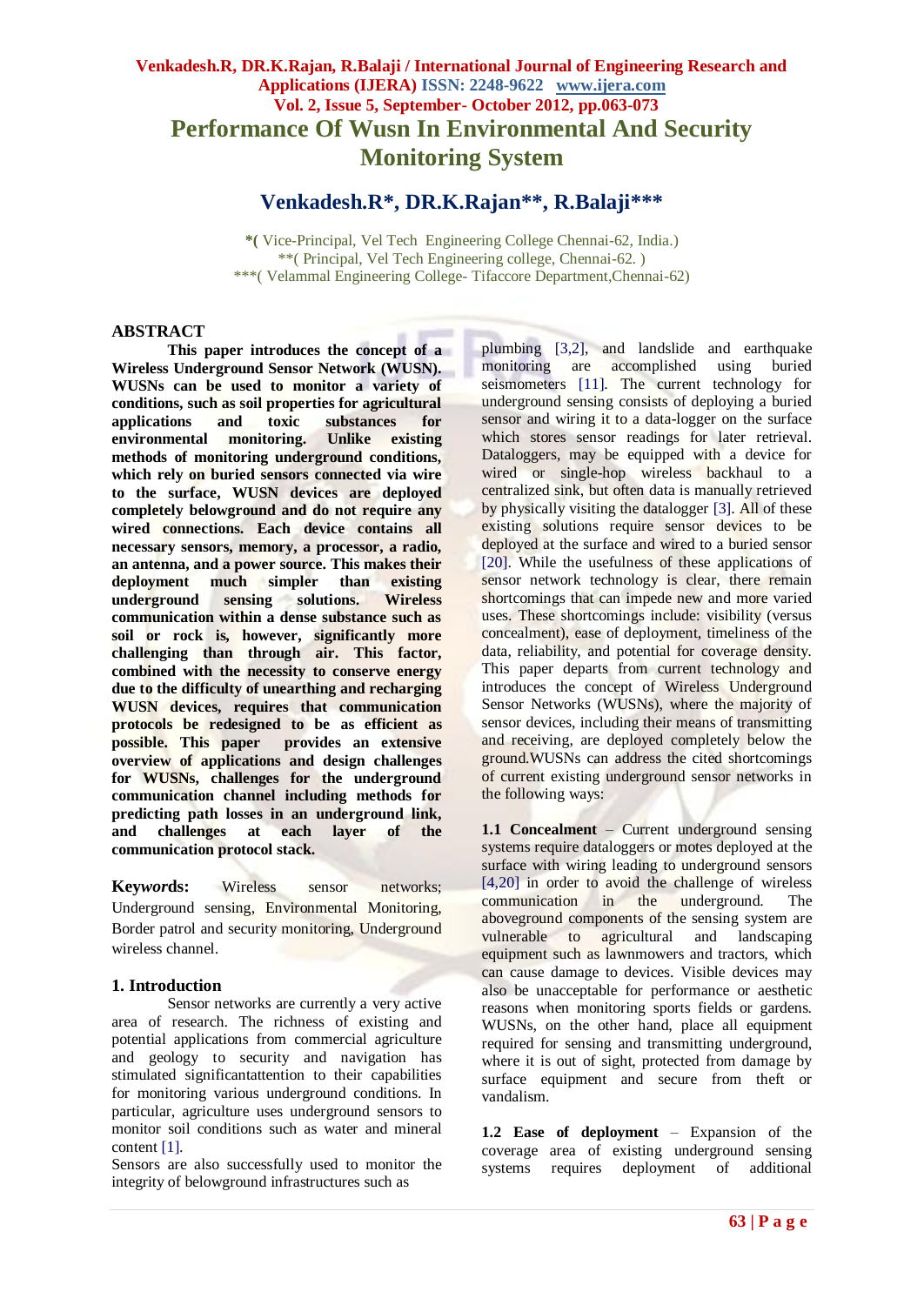dataloggers and underground wiring. Even if terrestrial WSN technology is used for underground monitoring as in [20], underground wiring must still be deployed to connect a sensor to a surface device. Additional sensors in a WUSN can be deployed simply by placing them in the desired location and ensuring that they are within communication range of another device.

**1.3 Timeliness of data** – Dataloggers often store sensor readings for later retrieval. WUSNs are able to wirelessly forward sensor readings to a central sink in real time.

**1.4 Reliability** – A datalogger may have tens of sensors connected to it and represents a single point of failure for all of them. Since the sensors of a single datalogger may be spread over a large physical area, a failure of a datalogger could be catastrophic to a sensing application. WUSNs, however, give each sensor the ability to independently forward readings, eliminating the need for a datalogger as well as the wire that must be buried between a datalogger and a sensor. Additionally, WUSNs are self-healing. Device failures can be automatically routed around, and the network operator can be alerted to device failure in real time.

**1.5 Coverage density** – Sensors in existing underground applications are typically deployed close to their controlling datalogger to minimize the distance between them. Coverage density can therefore be uneven – high in the vicinity of the datalogger, but low elsewhere in the environment. WUSNs allow sensors to be deployed independent of the location of a datalogger. While the benefits of WUSNs should be clear from the above, there are a number of research challenges that must be addressed to make them feasible. WUSNs may appear to be similar to their terrestrial counterparts, but the underground environment is a hostile place for wireless communication and requires that existing architectures for terrestrial WSNs, including hardware and communication protocols, be reexamined.The remainder of the paper is organized as follows.

In Section 2 we provide an overview of potential applications for WUSNs. Section 3 describes

several factors that are important to consider in the design of WUSNs and proposes possible network topologies. In Section 4, we present an overview of the underground channel and the associated challenges. Section 5 examines the communication architecture of WUSNs and explains the challenges existing at each layer of the protocol stack. We conclude the paper in Section 6.

## **2. APPLICATIONS**

We classify current and potential underground applications into four categories: environmental monitoring, infrastructure monitoring, location determination, and border patrol and security monitoring.

### **2.1. Environmental monitoring**

As described above, a type of sensor is being used in agriculture to monitor underground soil conditions, such as water and mineral content, and to provide data for appropriate irrigation and fertilization. A wireless underground system, however, can provide a significant refinement to the current approach for more targeted and efficient soil care. For example, since installation of WUSNs is easier than existing wired solutions, sensors can be more densely deployed to provide local detailed data. Rather than irrigating an entire field in response to broad sensor data, individual sprinklers could be activated based on local sensors. In a greenhouse setting, sensors could even be deployed within the pot of each individual plant.

The concealment offered by a WUSN also makes it a more attractive and broadly viable solution than the current terrestrial agricultural WSNs. Visible and physically prominent equipment such as surface WSN devices or dataloggers would most likely be unacceptable for applications such as lawn and garden or sports field monitoring. WUSNs are particularly applicable to sports field monitoring, where they can be used to monitor soil conditions at golf courses (see Fig. 1), soccer fields, baseball fields, and grass tennis courts. For all of these sports, poor turf conditions generally create an unfavorable playing experience, so soil maintenance is especially important to ensure healthy grass. An additional practical feature of underground sensors is that they are protected from equipment such as tractors and lawnmowers.

Monitoring the presence and concentration of various toxic substances is another important application. This is especially important for soil near rivers and aquifers, where chemical runoff could contaminate drinking water supplies. In these cases, it may be desirable to utilize a hybrid network of underground and underwater sensors. In addition to monitoring soil properties, WUSNs can be used for landslide prediction by monitoring soil movement [22]. Current methods of predicting landslides are costly and time-consuming to deploy, preventing their use in the poorer regions that stand to benefit the most from such technology. Like terrestrial WSN devices, WUSN devices should be inexpensive, and deployment is as simple as burying each device. WUSN technology will allow for a much denser deployment of sensors so that landslides can be better predicted and residents of affected areas can be warned sufficiently early to evacuate. Another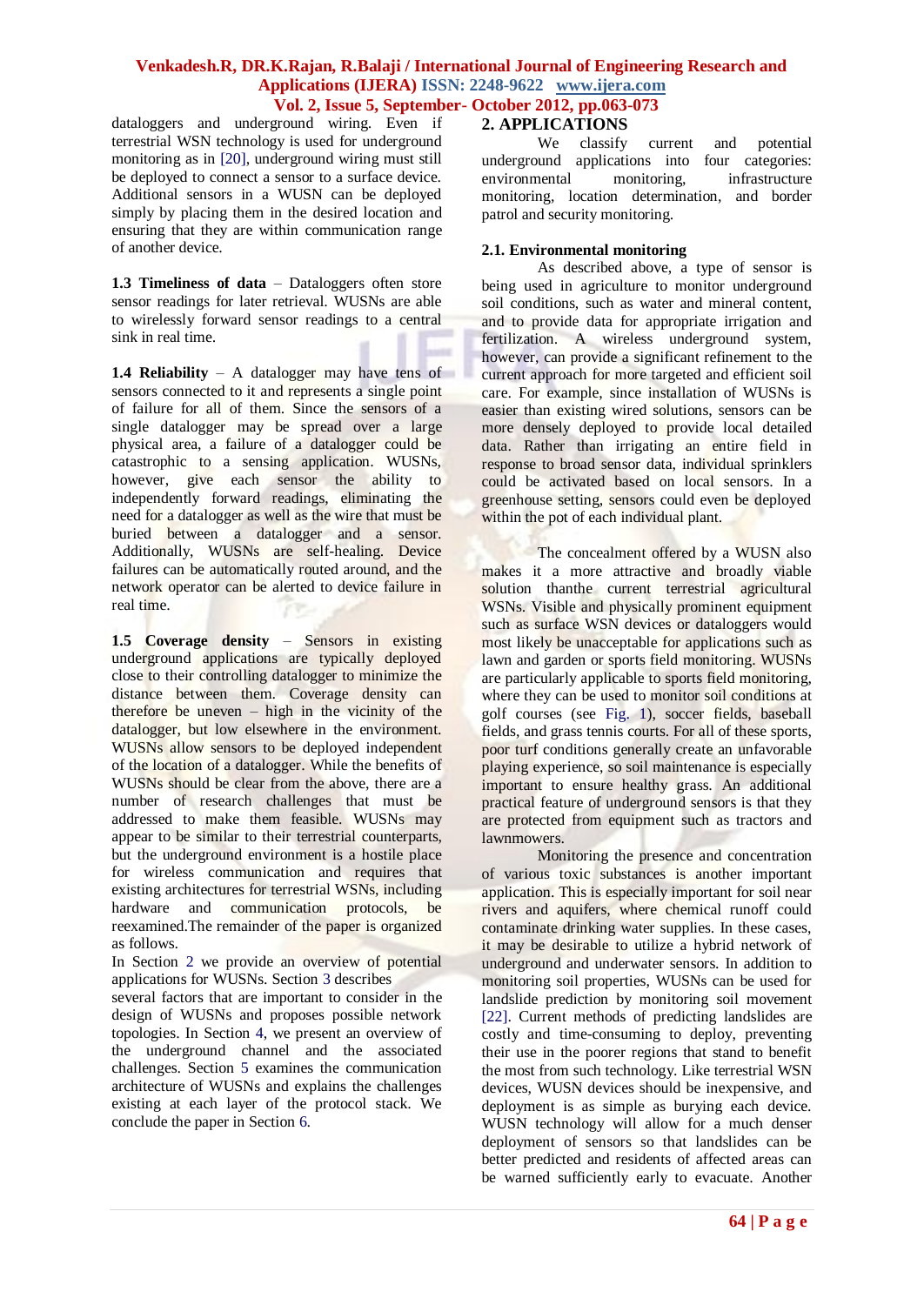possible application is monitoring air quality in underground coal mines. Buildup of methane and carbon monoxide is a dangerous problem that can lead to explosions or signify a fire in the mine, and the presence of these gasses must be continually monitored [7].

This application would necessitate a hybrid architecture of underground open-air sensors and underground embedded sensors deployed between the surface of the ground and the roof of the mine tunnel. This would allow data from sensors in the mine to be quickly routed to surface stations vertically, rather than through the long distances of the mine tunnels. Another mining application would include an audio sensor (i.e., a powerful, highsensitivity and low-power microphone suitable to underground environments) attached to the underground environments) attached to the distributed underground sensor nodes to assist in location and rescue of trapped miners. WUSN devices with microphones would also be useful for other applications, such as studying the noises of underground animals in their natural habitats. Although not specifically underground, a WSN is utilized to monitor the movement of a glacier in [13].

Devices were deployed within the glacier, providing a rare example of a WSN deployed within a dense material. A WSN has also been used to monitor volcanic eruptions [24], an application which could benefit from WUSN technology. Earthquake monitoring and prediction can also be facilitated by WUSN technology. Unlike landslide prediction, where soil movement near the surface is of interest, useful data for earthquakes comes from multiple depths below the surface. The multihop nature of WUSNs will allow data to be routed back to an aboveground sink through a multi-depth topology.

### **2.2. Infrastructure monitoring**

A large amount of underground infrastructure exists, such as pipes, electrical wiring, and liquid storage tanks. WUSNs can be used to monitor all of these. For example, fuel stations store fuel in underground tanks, which must be carefully monitored to ensure that no leaks are present and to continually determine the amount of fuel in the tank. Homes in locations without a sewer usually have an underground septic tank, which must be monitored to prevent overflow. WUSNs will also be useful in monitoring underground plumbing, where sensors can be deployed along the path of pipes so that leaks can be quickly localized and repaired. Sensors may also be useful in monitoring the structural health of any underground components of a building, bridge, or dam [16]. Wireless devices could be embedded within key structural components to monitor stress, strain, and other parameters [5]. Additionally,

WUSNs can be useful for military applications where an underground infrastructure exists, such as minefield monitoring. Existing work has examined wireless communication among surface anti-tank mines, enabling them to form a ''self-healing'' minefield [7]. A WUSN would enhance this technology by allowing mines to communicate even when deployed underground where they are concealed.

#### **2.3. Location determination of objects**

Stationary underground sensor devices that are aware of their location can be used as a beacon for location-based services. One can imagine devices deployed beneath the surface of a road that communicate with a car as it drives over.



**Fig. 1.** A WUSN deployed for monitoring a golf course.

Underground sensors can be used to monitor soil salinity, water content, and temperature. Surface relays and sinks, which can be placed away from playing areas, are used to forward WUSN sensor data to a central receiving point (in this case, the golf course maintenance building).

A possible service would be to alert the driver to an upcoming stop sign or traffic signal. The car would receive the information about the upcoming signal and relay this to the driver. Location information could also serve as a navigational aid for autonomous systems, e.g., an autonomous fertilizer unit, which navigates around the area to be fertilized based on underground location beacons and soil condition data from underground sensors. WUSN technology can also be used to locate people in the event of a building collapse. Devices could be deployed throughout a building and programmed with their physical location. Building occupants would then carry a device on their person. In the event of a collapse, the occupant's device could be localized to a specific section of the building by communicating with the stationary devices. This could provide rescuers with a general area to search for survivors. Although this application is not strictly underground, the dense nature of the rubble from a building collapse poses challenges to wireless communication similar to soil.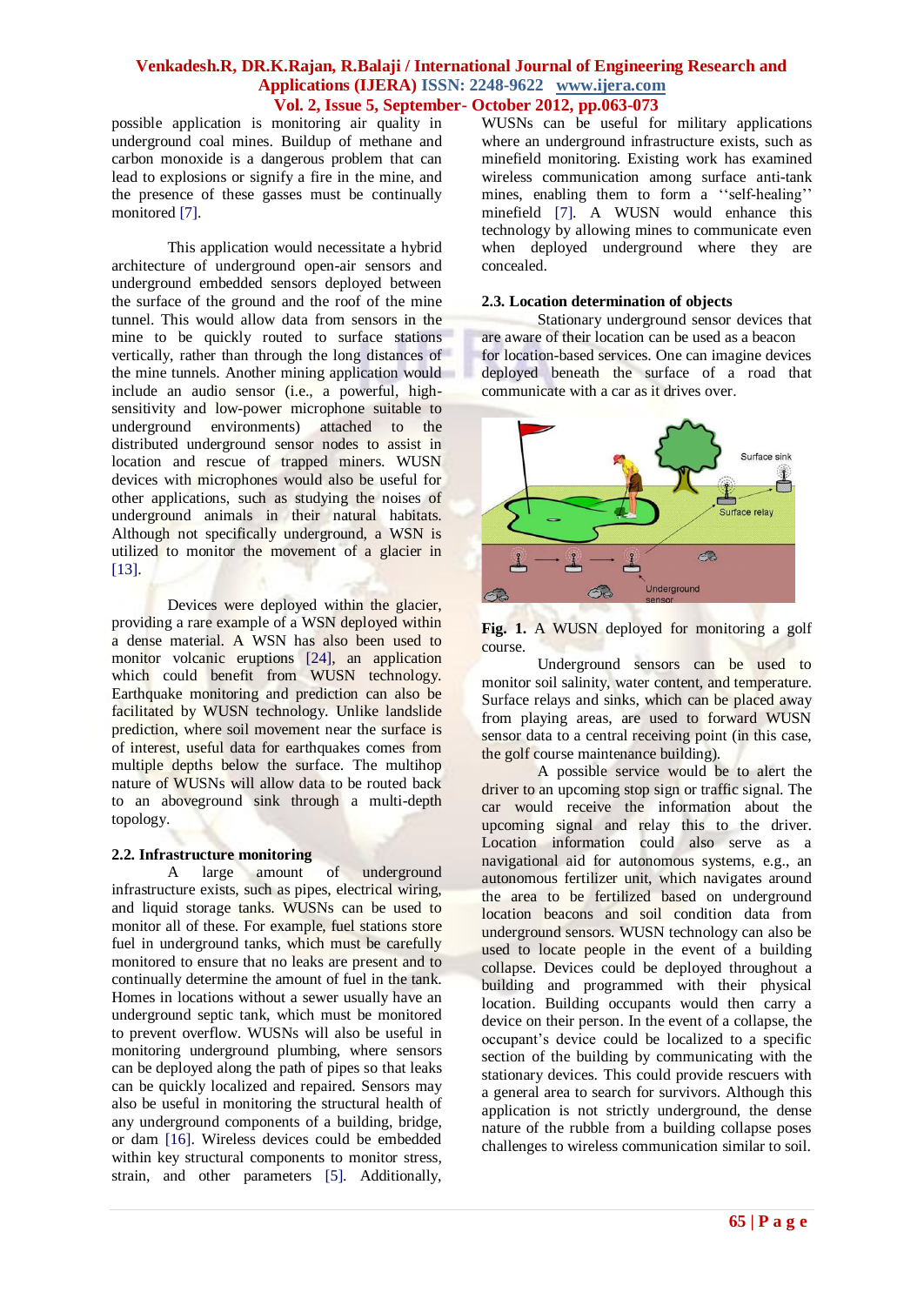### **2.4. Border patrol and security monitoring**

WUSNs can be used to monitor the aboveground presence and movement of people or objects. Similar to location determination, deployed devices must be stationary and aware of their location. Unlike location determination, however, where objects announce their presence via direct communication with the embedded device, presence monitoring requires the use of sensors, such as pressure, acoustic, or magnetic, to determine the presence of a person or object. This application is useful for home and commercial security, where sensors could be deployed underground around the perimeter of a building in order to detect intruders. Since their presence is hidden, intruders would be less likely to know about and thus take action to disable the security system. On a larger scale, WUSNs can be very useful for border patrol. Wireless pressure sensors deployed at a shallow depth along the length of a border could be used to alert authorities to illegal crossings. Each sensor would be programmed with location information as it is deployed, allowing the exact location of an illegal crossing to be easily determined and giving a general area in which to deploy authorities for a search. Rural areas are the ones needing the most security, and WUSN technology would allow a monitoring system to be easily deployed in these areas without any necessary infrastructure since they are self-powered.

### **3. WUSN DESIGN CHALLENGES**

WUSNs are an exciting research area because of the unique nature of the underground environment. From a severely impaired underground channel to practical considerations such as the size of a device's antenna, the underground forces us to rethink terrestrial WSN paradigms. In this section, we describe four considerations for WUSN design necessitated by this unique environment: power conservation, topology design, antenna design, and environmental extremes.

### **3.1. Power conservation**

Depending on the intended application, WUSN devices should have a lifetime of at least several years in order to make their deployment costefficient. This challenge is complicated by the lossy underground channel, which requires that WUSN devices have radios with greater transmission power than terrestrial WSN devices. As a result, power conservation is a primary concern in the design of WUSNs. Like terrestrial WSNs, the lifetime of WUSNs is limited by the self-contained power source of each device. Unfortunately, access to WUSN devices will be much more difficult than access to terrestrial WSN devices in most deployments, making retrieval of a device to recharge or replace its power supply less feasible. While recharging of devices deployed close to the

surface may be possible with induction techniques, recharging deeper devices will be difficult, if not impossible. Deployment of new devices to replace failed ones is similarly difficult.

Additionally, terrestrial WSN devices can be equipped with a solar cell [12,22] to supplement or even replace a traditional power source, which is obviously not an option for WUSN devices. Scavenging opportunities for WUSN devices, such as converting seismic vibrations or thermal gradients to energy [22,18,13], do exist, but it remains to be explored whether these methods can provide sufficient energy to operate a device in the absence of a traditional power supply. In [15], the state of the art in more unconventional techniques for energy scavenging is surveyed. The authors describe technologies to generate energy from background radio signals, thermoelectric conversion, and vibrational excitation. Power conservation, therefore, should be a primary objective in the design of WUSNs. While it is possible to increase the lifetime of a device byproviding it with a larger stored power source, this is not necessarily desirable since it will increase the cost and size of sensor devices. Conservation can be achieved by utilizing power-efficient hardware and communication protocols.

### **3.2. Topology design**

The design of an appropriate topology for WUSNs is of critical importance to network reliability and power conservation. WUSN topologies will likely be significantly different from their terrestrial counterparts. For example, the location of a WUSN device will usually be carefully planned given the effort involved in the excavation necessary for deployment. Also three-dimensional topologies will be common in WUSNs, with devices deployed at varying depths dictated by the sensing application. The application of WUSNs will play an important role in dictating their topology, however, power usage minimization and deployment cost should also be considered in the design. A careful balance must be reached among these considerations to produce an optimal topology. Here, we provide concerns associated with each of these considerations as well as suggest new WUSN topologies.

**3.2.1 Intended application** – Sensor devices must be located close to the phenomenon they are deployed to sense, which dictates the depth at which they are deployed. Some applications may require very dense deployments of sensors over a small physical area, while others may be interested in sensing phenomenon over a larger physical area but with less density. Security applications, for example, will require a dense deployment of underground pressure sensors, while soil monitoring applications may need fewer devices since differences in soil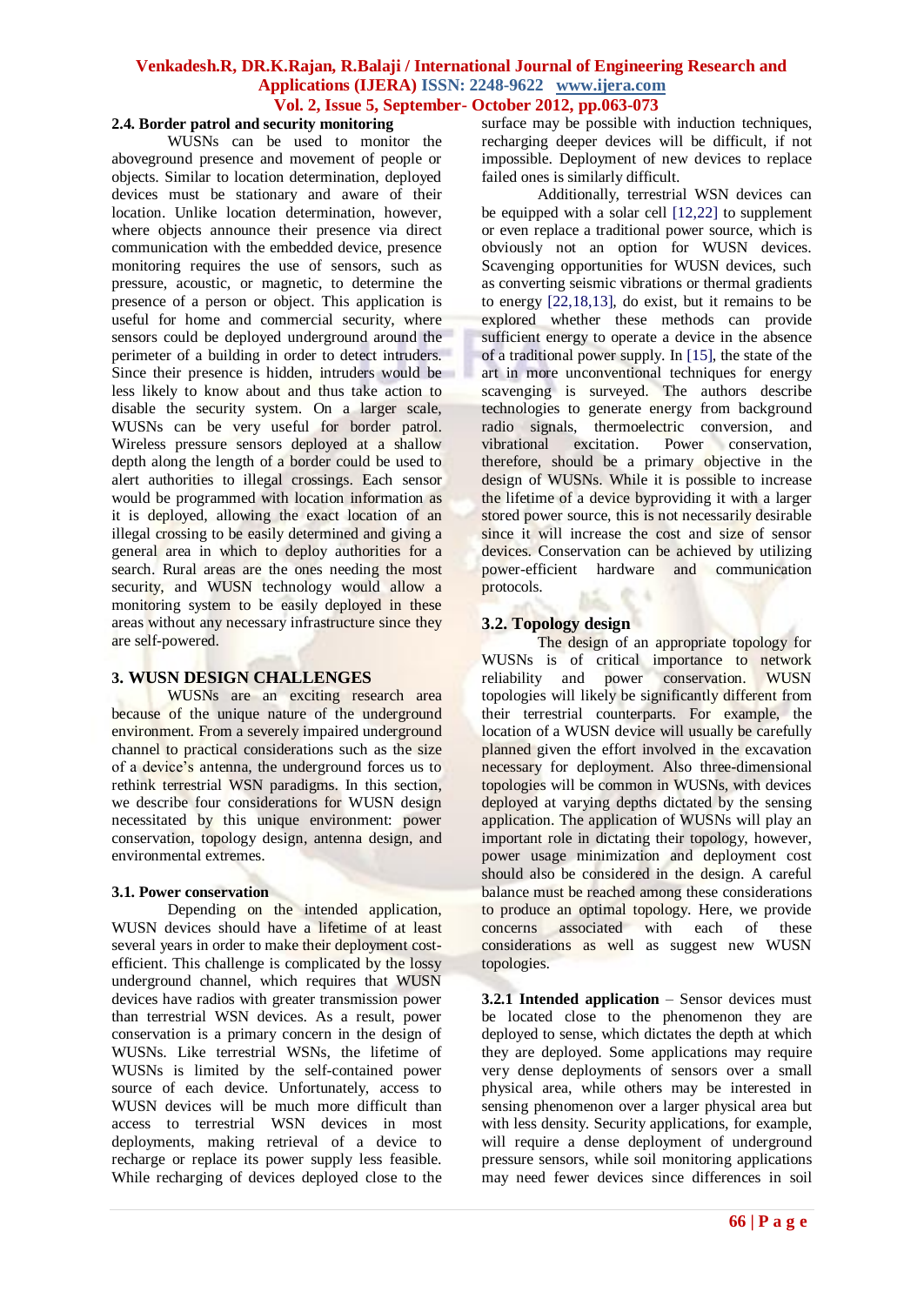properties over very small distances may not be of interest.

**3.2.2 Power usage minimization** – Intelligent topology design can help to conserve power in WUSNs. Since attenuation is proportional to the distance between a transmitter and receiver, power usage can be minimized by designing a topology with a large number of short-distance hops rather than a smaller number of long-distance hops.

**3.2.3 Cost** – Unlike terrestrial sensor devices, where deployment simply requires physically distributing devices, significant labor, and thus cost, is involved in the excavation necessary to deploy WUSNs. The deeper a sensor device is, the more excavation required to deploy it, and the greater the cost of deploying that device. Additional costs will be incurred when the power supply of each device has been exhausted and the device must be unearthed to replace or recharge it. Thus, when cost is a factor, deeper deployment of devices should be avoided if possible, and the number of devices should be minimized. Minimizing the deployment conflicts with the dense deployment strategy suggested by power considerations, and an appropriate trade-off must be established. With the above considerations in mind, we suggest two possible topologies for WUSNs which should serve to address most underground sensing applications. These are the underground topology and the hybrid topology.

Underground topology: This consists of all sensor devices deployed underground, except for the sink, which may be deployed underground or aboveground as illustrated in Fig. 2. Similar to terrestrial WSNs, the sink in a WUSN is the node at which all data from the sensor network is received. Underground topologies can be single-depth, i.e., all sensor devices are at the same depth, or multi-depth, i.e., the sensor devices are at varying depths. Both communication protocols and sensor device hardware for multi-depth networks require special consideration to ensure that data may be efficiently routed to a surface sink. The depth at which devices are deployed will depend upon the application of the network, e.g., pressure sensors must be placed close to the surface, while soil water sensors should be located deeper near the roots of the plants. This topology minimizes (or eliminates, in the case of an underground sink) the aboveground equipment, providing maximum concealment of the network. Devices deployed at a shallow depth may be able to make use of a ground–air–ground path for the channel, which should produce lower path losses than a ground-ground channel.



**Fig. 2. Underground topology.**



### **Fig. 3. Hybrid topology.**

Hybrid Topology: This is composed of a mixture of underground and aboveground sensor devices as shown in Fig. 3. Since wireless signals are able to propagate through the air with lower loss than through soil, the aboveground sensor devices require a lower power output to transmit over a given distance than the underground sensor devices. A hybrid topology allows data to be routed out of the underground in fewer hops, thus trading power intensive underground hops for less expensive hops in a terrestrial network. Additionally, terrestrial devices are more accessible in the event that their power supply requires replacement or recharging. Thus, given a choice, power expenditures should be made by aboveground devices rather than underground devices. The disadvantage of a hybrid topology is that the network is not fully concealed as with a strictly underground topology.

A hybrid topology could also consist of underground sensors and a mobile terrestrial sink which moves around the surface of the underground network deployment area and collects data from the underground sensors or terrestrial relays. In the absence of terrestrial relays, deeper devices can route their data to the nearest shallow device (which is able to communicate with both underground and aboveground devices), which will store the data until a mobile sink is within range. This topology

should promote energy savings in the network by reducing the number of hops to reach a sink, since effectively every shallow device can act as a sink.The drawback of this topology is the latency introduced by storing data until a mobile collector is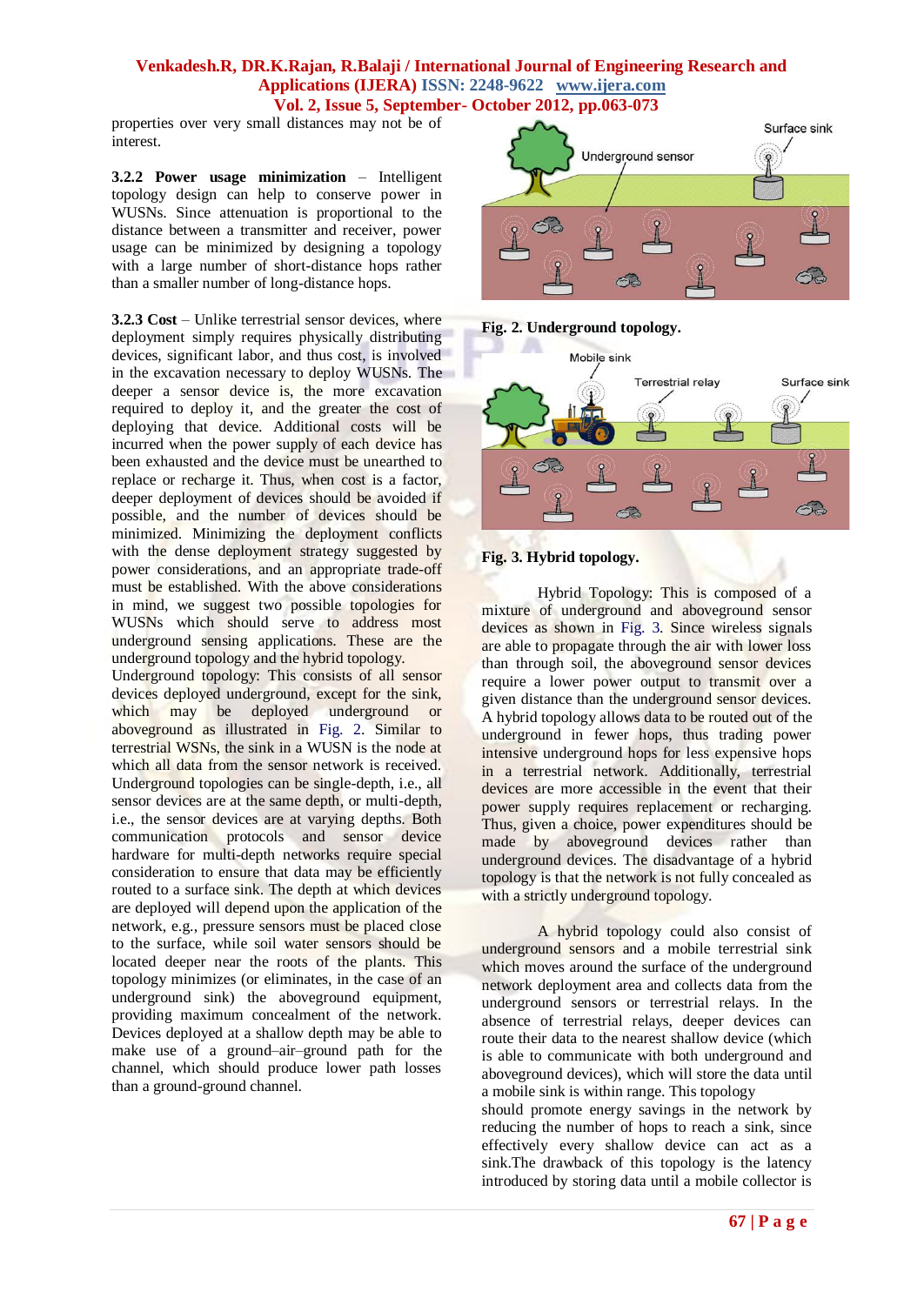within the range. Mobile sinks have already been used successfully for an aboveground WSN used for agricultural monitoring [2].

### **3.3. Antenna design**

The selection of a suitable antenna for WUSN devices is another challenging problem. In particular, the challenges are:

**3.3.1 Variable requirements** – Different devices may serve different communication purposes, and therefore may require antennas with differing characteristics. For example, devices deployed within several centimeters of the surface, may need special consideration due to the reflection of EM radiation that will be experienced at the soil–air interface. Additionally, near-surface devices will likely act as relays between deeper devices and surface devices. Deeper devices acting as vertical relays to route data towards the surface may require antennas focused in both the horizontal and vertical directions.

**3.3.2 Size** – Frequencies in the MHz or lower ranges will likely be necessary to achieve practical propagation distances of several meters. It is well known that the lower the frequency used, the larger an antenna must be to efficiently transmit and receive at that frequency [19]. At a frequency of 100 MHz for example, a quarter-wavelength antenna would measure 0.75 m. Clearly this is a challenge forWUSNs since we desire to keep sensor devices small.

**3.3.3 Directionality** – Future research must address whether an omni-directional antenna or a group of independent directional antennas is most appropriate for a WUSN device. Communication with a single omni-directional antenna will likely be challenging since WUSN topologies can consist of devices at varying depths, and common omnidirectional antennas experience nulls in their radiation patterns at each end. This implies that with a vertically oriented antenna, communication with devices above and below would be impaired [19]. This issue may be solved by equipping a device with antennas oriented for both horizontal and vertical communication. Antenna design considerations will also vary depending on the physical layer technology that is utilized. We have focused on EM waves here, however, as discussed in Section 4, it remains to be determined whether other technologies are better suited to this environment.

### **3.4. Environmental extremes**

The underground environment is far from an ideal location for electronic devices. Water, temperature extremes, animals, insects, and excavation equipment all represent threats to a WUSN device, and it must be provided with

adequate protection. Processors, radios, power supplies, and other components must be resilient to these factors. Additionally, the physical size of the WUSN device should be kept small, as the expense and time required for excavation increase for larger devices. Battery technology must be chosen carefully to be appropriate for the temperatures of the deployment environment while balancing environmental considerations with physical size and capacity concerns. Devices will also be subjected to pressure from people or objects moving overhead or, for deeply deployed devices, the inherent pressure of the soil above. The same environmental factors that make the underground a challenging environment for hardware also create extreme underground wireless channel conditions, which are discussed in detail in Section 4.

### **4. UNDERGROUND WIRELESS CHANNEL**

The underground wireless channel is one of the main factors that make realizing WUSNs a challenge.Although digital communication in the underground appears to be unexplored, EM wave propagation through soil and rock has been studied extensively for ground-penetrating radar [6,18,23] in the past. In this section, we describe properties of the underground EM channel, the effect of various soil properties on this channel, and methods for predicting path losses in an underground communication link.<br>Additionally,

we describe alternative physical layer technologies which may be a better fit for WUSNs, and existing work on underground wireless digital communication.

### **4.1. Underground channel properties**

Although EM wave propagation has been studied, a comprehensive channel model for the underground does not yet exist. We have identified five main factors, however, which impact communication with EM waves in the underground: extreme path loss, reflection/refraction, multi-path fading, reduced propagation velocity, and noise.

**4.1.1 Extreme path loss** – Path loss due to material absorption is a major concern when using EM waves for underground communication. Losses are determined by both the frequency of the wave and the properties of the soil or rock through which it propagates. Lower frequencies propagate underground over a given distance and soil condition with less attenuation than higher frequencies, as shown in Fig. 4. This figure includes both losses due to material absorption, as predicted by the model in [25], as well as free-space losses, given by the standard formula  $\frac{4\pi d}{\lambda}$ <sup>2</sup>.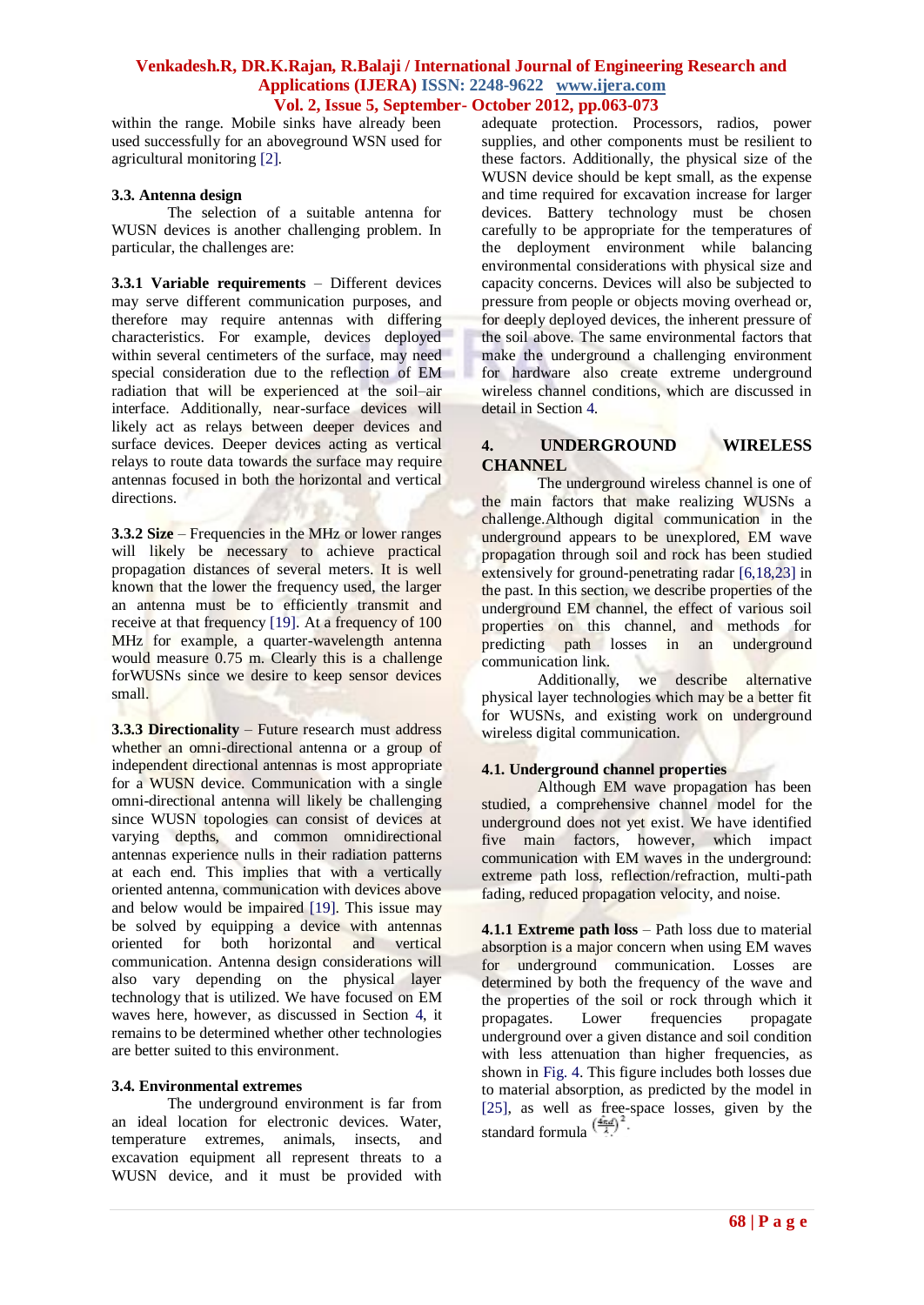

**Fig.4.** Path loss due to material absorption and spherical wavefront spreading over a distance of 1 m for a 50% sand, 35% silt, and 15% clay soil sample with various volumetric moisture contents. A curve demonstrating losses due only to wavefront spreading in free space is provided as reference. A bulk density of 1.3 g/cm3 and a specific density of 2.66 g/cm3 are assumed for the soil. Material absorption rates are predicted by the model from [24].

Even frequencies in the MHz range may experience attenuation on the order of over 100 dB per meterdepending on soil conditions. Path losses are highly dependent on the soil type and water content. Soils are generally classified according to the size of their particles. In declining order of size they are: sand, silt and clay,or a mixture thereof [6]. Sandy soils are generally more favorable to EM wave propagation than clay soils. Moreover, any increase in soil water content will produce a significant increase in attenuation.

**4.1.2 Reflection/refraction** – WUSN devices deployed near the surface are able to communicate with both underground and surface devices, e.g., a surface sink, using a single radio. This implies that a communication link partially underground and partially in the air is necessary. When the propagating EM wave reaches the ground–air interface, it will be partially reflected back into the ground and partially transmitted into the air, as with any other type of medium transition.

The reverse is true for transmissions from surface devices to underground devices.

**4.1.3 Multi-path fading** – The same mechanism described previously, whereby waves at medium transitions are partially transmitted and partially reflected, will also cause multi-path fading. This effect will likely be especially pronounced for sensors deployed near the surface, where the wave is close to the ground–air interface. Scattered rocks and plant roots underground, as well as varying soil properties, will act as scatterers and also produce fading.

**4.1.4 Reduced propagation velocity** – EM waves propagating through a dielectric material such as soil and rock will experience a reduced propagation velocity compared to that of air. Since most soils have dielectric constants in the range of 1–80, a minimum propagation velocity of about 10% the speed of light is implied.

**4.1.5 Noise** – Even the underground channel is not immune to noise. Sources of underground noise

include power lines, lightning, and electric motors [21]. Additionally, atmospheric noise is present in the underground [14,21]. Underground noise is generally limited to relatively low frequencies (below 1 kHz), however.the above properties of the underground channel are also highly dependent on the soil properties between the transmitter and receiver. Therefore, a thorough understanding of how various soil parameters affect the channel is necessary.

#### **4.2. Effect of soil properties on the underground channel**

The composition of a soil, including its water content, particle sizes, density, and temperature, all combine to form its complex dielectric constant r. This parameter directly affects the attenuation of any EM signal passing through the soil, and it is thus useful to be able to predict its value. We nowdiscuss in detail the effects of these and other parameters on signal attenuation.

4.2.1 Water content – Soil water content is by far the most significant parameter to consider when predicting signal loss through a given type of soil. Any increase in the water content of a soil will make the channel significantly more lossy. An increase of about 137 dB loss per meter as water content rises from dry to 13% volumetric, at a frequency of 1 GHz is reported in [23]. Although soil conditions are not reported for this work, the effect of a rise in water content is highly dependent on the type of soil, e.g., sandy soils show less attenuation as water content increases than do clay soils [18]. For example, losses at 900 MHz and 40% volumetric water content are reported in [18] as 20 and 55 dB per meter for sandy and clay soils, respectively.

4.2.2 Particle size – Soils are classified by the diameter of their particles, and are generally described as some variation of sand, silt, or clay. A good overview of this topic, along with a diagram used to classify soils based on the percentage of each of the three major components, is given in [6]. Sandy soils produce the least amount of loss, and clay soils the most [18]. In addition, different soil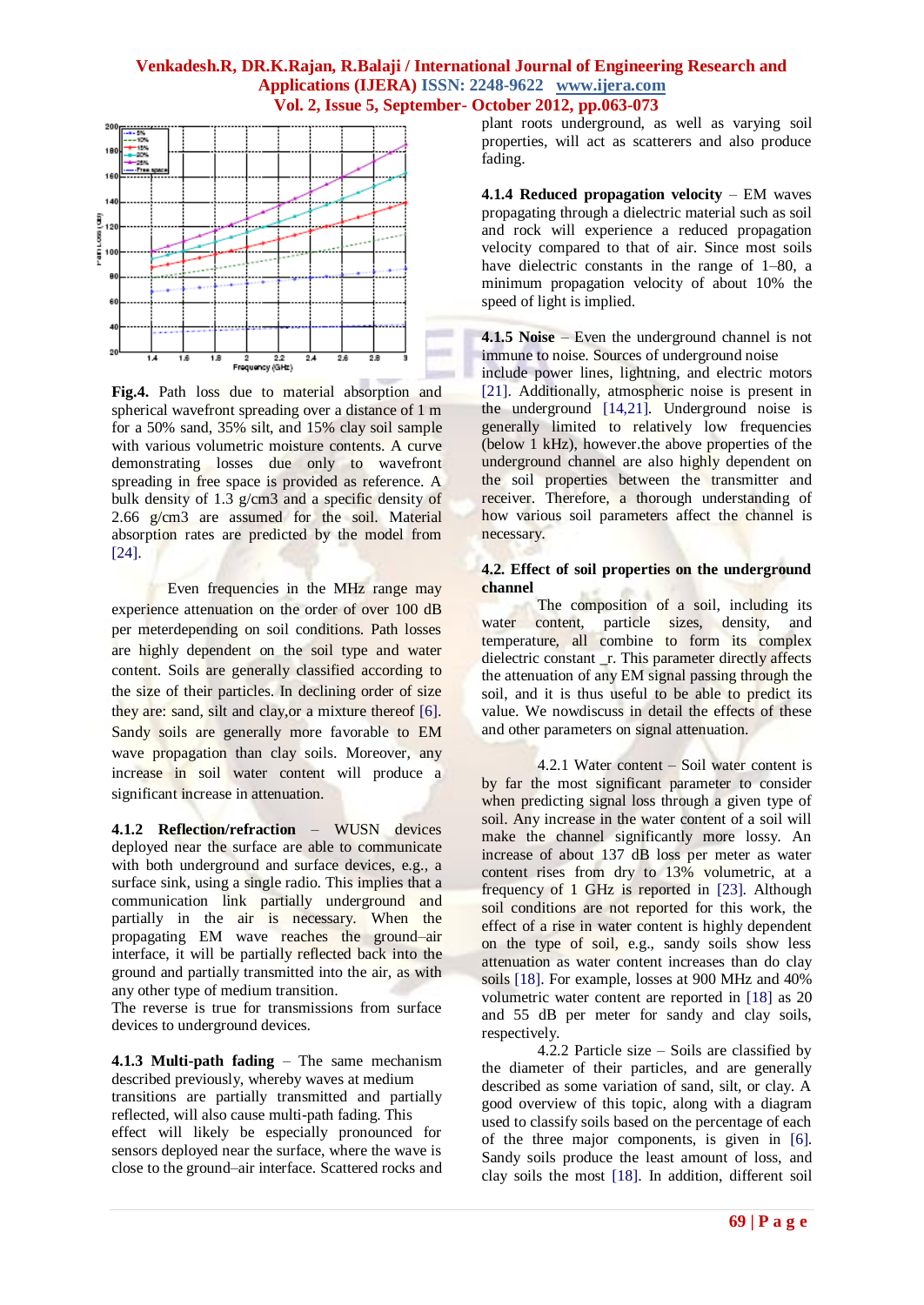particle types respond differently to changes in water content.

**4.2.3 Density** – Increasing soil density increases path loss. The denser a soil, the greater the signal attenuation.

**4.2.4 Temperature** – Increasing the temperature of soil changes its dielectric properties and will increase signal attenuation [6]. Additionally, changes in temperature will affect the dielectric properties of any water present in the soil. These properties are summarized in Table 1.

Table 1

Soil Properties and their effect on signal attenuation

| Parameter         | Change | Effect on<br>signal attenuation |
|-------------------|--------|---------------------------------|
| Water content     |        |                                 |
| Temperature       |        |                                 |
| Soil bulk density |        |                                 |
| % Sand            |        |                                 |
| % Clay            |        |                                 |

#### **4.3. Soil dielectric prediction models**

As discussed previously, knowledge of the complex dielectric constant \_r of the soil or rock through which a wave is propagating allows us to predict the attenuation due to material absorption using wellknown electromagnetics relations. Although not a complete model of the underground channel, it can give a good indication of channel conditions since attenuation due to material absorption is the major concern in underground wireless communication with EM waves. Thus, a major challenge for predicting attenuation in an underground link is to compute the dielectric constant of the soil in which the WUSN devices are deployed. Fortunately, several models are available for accurately predicting \_r for a homogenous soil sample. However, predicting path losses for an underground channel remains a challenge due to the inhomogeneous nature of ground. Soil makeup, density, and water content can all vary drastically over short distances [20].

Soil dielectric prediction models generally fall into three categories: phenomenological, volumetric, and semi-empirical. Phenomenological models relate relaxation times with the frequencydependent behavior of soil [20]. Volumetric models predict the dielectric constant based on the soil makeup and the dielectric properties of each material. Semi-empirical models are based on observed relationships between various characteristics of the material and its dielectric properties. A more extensive treatment of soil dielectric models is available in [20]. Here, we discuss a volumetric model from [24], which allows us to vary key soil properties such as water content,

density, and particle size, and provides a good indication of how these various parameters affect the rate of signal attenuation by the soil. The model in [24] was constructed by taking measurements over a range of frequencies and for a variety of different soils and soil water contents. Slightly different versions of the model are used for 0.3–1.3 GHz and 1.4–18 GHz. Both take as parameters the frequency, volumetric water content, bulk density, specific density of solid soil particles, mass fractions of sand and clay, and temperature.

#### **4.4. Example underground link budget**

Although challenging, such communication is in fact possible. To demonstrate this it is useful to work through a simple link budget equation [17].

$$
P_{\rm r} = P_{\rm t} + G_{\rm t} + G_{\rm r} - 20 \log \left( \frac{4\pi d}{\lambda} \right) - L_{\rm m}.
$$
 (1)

In this equation, Pr represents signal power at the receiver in dBm, Gt is the gain of the transmitter antenna in dB, Gr is the gain of the receiver antenna in dB, 20 log  $\left(\frac{4\pi d}{\lambda}\right)$  represents free space path loss due to spherical wavefront spreading, and Lm represents signal attenuation in dB due to absorption by soil and water.

To demonstrate the possibility of underground wireless communication via EM waves, we utilize a frequency of 315 MHz (chosen due to the availability of commercial terrestrial WSN motes at this frequency), a transmitter power of 1 W, and an antenna gain of 2 dB at both the transmitter and receiver (typical for a k2 dipole antenna [19]). A typical receiver sensitivity is \_100 dBm. Assuming then that Pr must be at least 100 dBM at the receiver to have a viable communication link, this value, combined with the assumed antenna gains and transmitter power, is utilized in (1). The only unknown remaining is Lm, which allows us to determine the maximum signal loss due to material absorbtion in this situation (a 315 MHz carrier frequency with a1 W transmitter). Using these values, Lm can be solved for to determine the permissible signal loss per meter due to material absorption. At a distance of  $5 \text{ m}$ , for example, (1) demonstrates that material losses can be up to 25.6 dB/m while maintaining a power at the receiver of at least 100 dBm. At a distance of 2 m, material losses can be up to about 68 dB/m. Actual values of Lm for various soil conditions were presented. These theoretical values of permissible losses due to material absorbtion compare well with actual losses that will be experienced, which were presented earlier. Although communication over distances typical of terrestrial WSNs is infeasible, this analysis demonstrates that shorter range links are possible. The range over which communication will be possible is highly dependent on soil conditions however.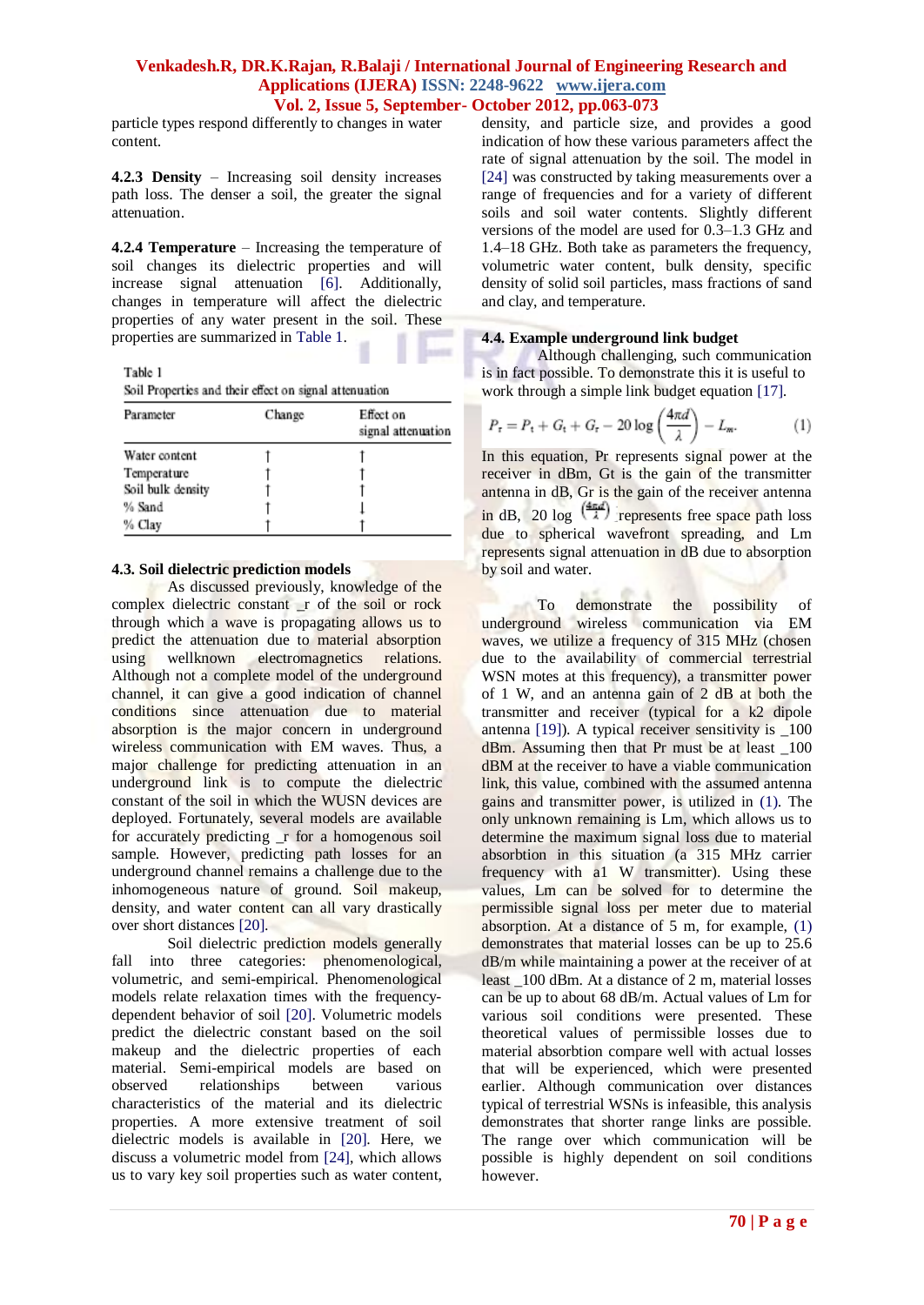# **4.5. Alternative physical layer technologies**

It is clear that the underground is not an optimal environment for wireless communication using EM waves. High attenuation caused by soil particles and water in the ground make communication over practical distances difficult. Although we have chosen to focus this section on EM communication due to the large amount of available information on EM wave propagation underground, other, possibly more suitable, physical layer options exist for WUSNs which are less explored. One possible alternative to EM waves for underground communication is Magnetic Induction (MI). Using MI for the physical layer of a WUSN could have several benefits. One of these is that dense media such as soil and water cause little variation in the rate of attenuation of magnetic fields from that of air, since the magnetic permeabilities of each of these materials is similar [18].

Although generally unfavorable for openair communication since magnetic field strength falls off as 1 R3, where R is the distance

from the transmitter, compared to 1R or 1 R2 for EM waves, the reduction in signal loss caused by propagation through soil compensates for this in the underground. Another interesting property of MI is that since the magnetic field is generated in the nearfield, it is non-propagating [18]. This means that multi-path fading is not an issue for MI communication. Additionally, since communication is achieved by coupling in the non-propagating nearfield, a transmitting device will be able to detect the presence of any active receivers via the induced load on the coil. This property may provide valuable information for protocols, acting as a type of acknowledgement that the transmission was sensed by some remote device.

Additionally, MI communication solves the issue of antenna design for underground sensors since transmission and reception is accomplished with the use of a small coil of wire. The strength of the magnetic field produced by a given coil is proportional to the number of turns of wire, the crosssectional area of the coil, and the magnetic permeability of any material placed in the core of the coil. The use of wire coils for MI transmission and reception represents a substantial benefit over the use of antennas for propagating EM waves. The low frequencies necessary for the propagation of EM waves mean that large antennas are necessary for reasonable efficiency, which obviously conflicts with the necessity that underground sensors remain small. Another alternative to EM waves is seismic waves. Communication via seismic waves has been successfully demonstrated in both soil and rock at ranges of up to 1 km [10]. Seismic waves have many drawbacks, however. Frequencies even lower than those needed for EM communication are necessary

for their propagation over any useful distance. The system in [10] utilizes an 80 Hz carrier, and has only 3–5 Hz of bandwidth. Additionally, higher frequencies of seismic waves may produce audible coupling to the air, and generating seismic waves requires a large amount of energy.

### **4.6. Existing work**

There was much interest in single-hop underground communication links numerous years ago, which subsequently died out due the infeasibility of the long-distance links that were the focus of the research [9,19]. For example, a system is proposed in [19], where trapped miners can communicate through fallen rock using electrodes buried in the ground a distance of 91 m or more apart. The receiver uses a similar setup. The system uses frequencies from 1 to 10 kHz. In a more recent work, digitized audio has been successfully received at ranges of up to 150 m through solid rock using a carrier at 4 kHz and QAM-16 modulation [21]. This system achieves a data rate of 2 kbps. The feasibility of using terrestrial WSN motes for underground communication has been tested in [19].MicaZ motes from Crossbow using a frequency of 2.4 GHz and transmit power of 1 mW were buried at various depths, and communication was attempted with both surface devices and other underground devices. It was determined that communication with surface devices is possible over very short ranges (a few meters), but communication with other underground devices using such a high frequency is not. There is also existing work which examines the use of MI for communication, although experiments are carried out underwater rather than in the underground. The use of FSK modulation with MI for digital communication with several underwater devices is demonstrated in [18], at ranges of up to several hundred meters. Specifically, a data rate of 153 bps is achieved at a distance of 250 m and a frequency of 1530 Hz. Carrier frequencies in the 100 kHz range should be suitable for low-loss propagation in the underground [8]. Although high-power transmitters and large coils were used for these experiments, the necessary power and coil size for the shorter-range communication links characteristic of a WUSN are feasible.

### **5. COMMUNICATION ARCHITECTURE**

This section addresses the protocol stack of WUSNs, the classical layered protocol stack and its five layers, as well as the cross layered power management and task management planes. The unique challenges of the underground environment cannot, however, be addressed in terrestrial WSN protocols. Therefore, it is necessary to reexamine and modify each of the layers to assure that WUSNs operate as efficiently and reliably as possible. In addition, there are many opportunities in this environment for enhancing the efficiency of the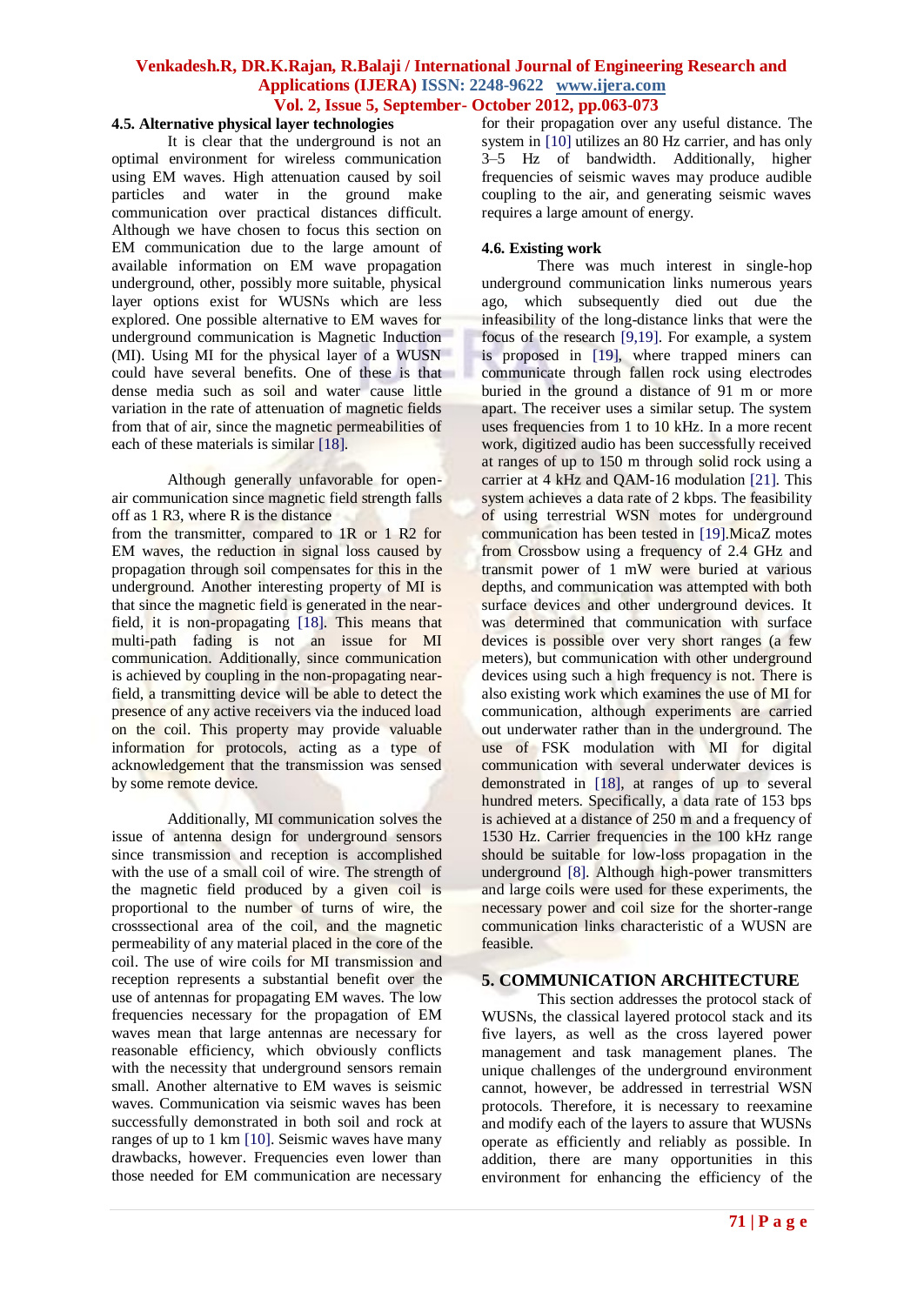protocol stack through cross-layered design. Although we promote a cross-layered design approach for WUSNs, it is nonetheless important to first understand the challenges at each layer of the traditional protocol stack. In this section we examine each layer of the protocol stack and outline the research challenges that must be addressed to make WUSNs feasible.

### **6. CONCLUSION**

The concept of WUSNs in which sensor devices are deployed completely below the ground. There are existing applications of underground sensing, such as soil monitoring for agriculture. We demonstrated the benefits of WUSNs over current sensing solutions including: complete network concealment, ease of deployment, and improved timeliness of data. These benefits enable a new and wider range of underground sensing applications from sports field and garden monitoring, where surface sensors could impede sports activity or are unsightly, to military applications such as border monitoring, where sensors should be hidden to avoid detection and deactivation. Underground is a particularly difficult environment for wireless communication which poses several research challenges for WUSNs. We demonstrated that the condition of the underground channel is dependent on the properties of the soil or rock in which devices are deployed, particularly the water content. Additionally, we showed that low frequencies are able to propagate with lower losses through the underground and that frequencies used by traditional terrestrial WSNs are infeasible for this environment. The use of low frequencies, however, severely restricts the bandwidth available for data transmission in WUSNs. This factor, combined with the high losses of the underground channel and the importance of conserving energy, necessitate reexamining existing terrestrial WSN communication protocols and developing new protocols which address these issues. We also presented major research challenges at each layer of the protocol stack for WUSNs and concluded the paper with suggestions for a cross-layer protocol solution.

### **REFERENCES**

- [1] Advanced Aeration Systems, Inc. Rz-aer tech sheet.Availablefrom:<http://www.advanced aer.com/>
- [2] J. Burrell, T. Brooke, R. Beckwith, Vineyard computing:sensor networks in agricultural production, *IEEE Pervasive Computing 3 (1*) (2004) 38–45.
- [3] Campbell Scientific, Inc. Available from: <http://www.campbellsci.com/>.
- [4] R. Cardell-Oliver, K. Smettem, M. Kranz, K. Mayer, Areactive soil moisture sensor

network: design and field evaluation, *International Journal of Distributed Sensor Networks 1 (2)* (2005) 149–162.

- [5] S. Cheekiralla, *Development of a wireless sensor unit for tunnel monitoring*, Master's thesis, Massachusetts Institute of Technology, 2004.
- [6] D. Daniels, *Surface-Penetrating Radar, IEEE*, August 1996.
- [7] T. Dubaniewicz, J. Chilton, H. Dobroski, Fiber optics for atmospheric mine monitoring, in: Industry *Applications Society Annual Meeting, 1991., Conference Record of the 1991 IEEE,* 1991, pp. 1243– 1249.
- [8] C. Evans-Pughe, Close encounters of the magnetic kind [near field communications], *IEEE Review 51 (5)* (2005) 38–42.
- [9] G. Howe, On the transmission of electromagnetic waves through and around the earth, *The Electrician 72* (1926)484– 486.
- [10] K. Ikrath, W. Schneider, Communications via seismic waves employing 80-Hz resonant seismic transducers, *IEEE Transactions on Communications 16 (3)*  (1968) 439–444.
- [11] K. Imanishi, W. Ellsworth, S.G. Prejean, Earthquake source parameters determined by the safod pilot hole seismic array, *Geophysical Research Letters* 31 (L12S09)  $(2004)$ .
- [12] X. Jiang, J. Polastre, D. Culler, Perpetual environmentally powered sensor networks, in: Fourth *International Symposium on Information Processing in Sensor Networks, 2005,* pp. 463–468.
- [13] K. Martinez, R. Ong, J. Hart, Glacsweb: a sensor network for hostile environments, in: *IEEE SECON* 2004, pp. 81–87.
- [14] E. Neuenschwander, D. Metcalf, A study of electrical earth noise, Geophysics 7 (1) (1942) 69–77.
- [15] J. Paradiso, T. Starner, Energy scavenging for mobile and wireless electronics, *IEEE Pervasive Computing 4 (1)* (2005)18–27.
- [16] C. Park, Q. Xie, P. Chou, M. Shinozuka, Duranode: wireless networked sensor for structural health monitoring, in: *IEEE Sensors* 2005, pp. 277–280.
- [17] T. Pratt, C. Bostian, J. Allnutt, Satellite Communications, second ed., Wiley, 2003.
- [18] S. Roundy, P. Wright, J. Rabaey, A study of low level vibrations as a power source for wireless sensor nodes, *Computer Communications 26 (11)* (2003) 1131– 1144.
- [18] J. Sojdehei, P. Wrathall, D. Dinn, Magnetoinductive (MI) communications, *in:*